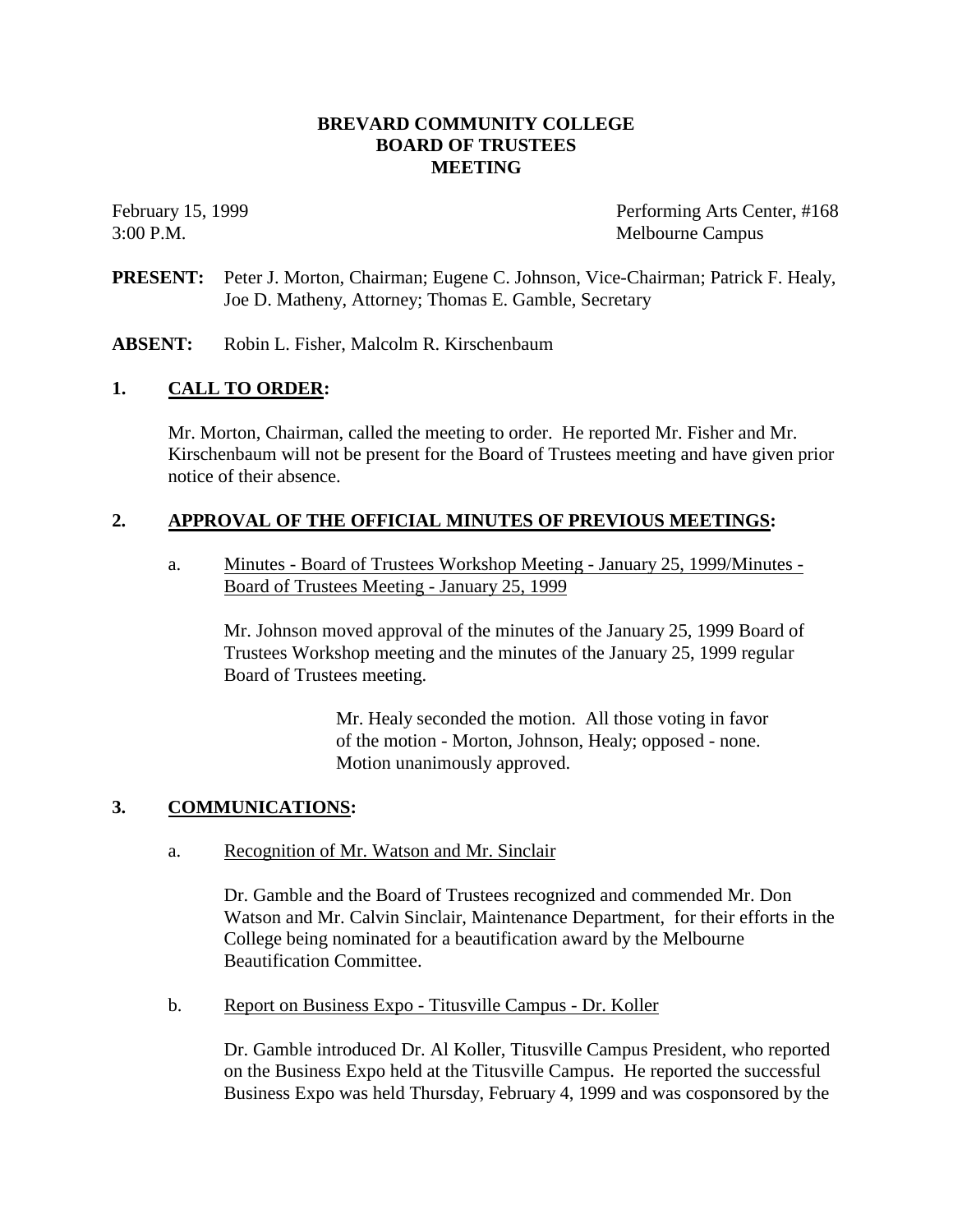Board of Trustees Minutes February 15, 1999 Page -2-

> Titusville Chamber of Commerce. Dr. Koller provided a brief review of activities and reported there were more than eighty vendors participating in the Expo. Dr. Koller reported the Titusville Campus took the opportunity to combine their Career Fest with the Business Expo and approximately 100 high school seniors were bussed in from Titusville and Astronaut High Schools for the activity. This was the second largest fund raiser for the Titusville Chamber of Commerce for the year with approximately 1,500 participants attending the event. Dr. Gamble reported he attended the Business Expo which had good representation from the entire community.

## **4. CITIZEN**=**S PRESENTATION:**

None

# **5. CONSTRUCTION & DEVELOPMENT:**

a. Groundbreaking - Palm Bay Campus Expansion (Addendum)

Dr. Gamble reminded the Board members that the College is about to break ground on Building #2 (Library/Science Building), at the Palm Bay Campus. The groundbreaking has been scheduled for February 25 at 10:00 a.m.

#### b. Systems Integrator Contract - WBCC-TV Project (Addendum)

Dr. Gamble requested Mr. Al Little, Vice President of Business and Finance, report on the systems integrator contract for WBCC-TV project. Mr. Little reported at the December 1998 meeting the Board of Trustees approved the Harris Corporation as the systems integrator for the TV studio project. The systems integrator services contract is for \$1,882,444 and includes an equipment budget of \$1.5 million. Mr. Little has asked for verification from the Auditors that the equipment can be purchased though the systems integrator. Since confirmation has not been received at this time, Mr. Little reported, the contract is being presented to the Board with a footnote that if the auditors have a problem with Harris purchasing the equipment, the \$1.5 million in equipment will be deleted from the contract and the equipment will be purchased through the normal College process. Mr. Healy inquired about the sales tax expense by purchasing equipment in this manner. Mr. Little reported on the benefits of purchasing the equipment through the systems integrator, however, he will further investigate the sales tax situation. Dr. Gamble reported Harris Corporation is the recognized national leader in the digital equipment area and has the expertise required to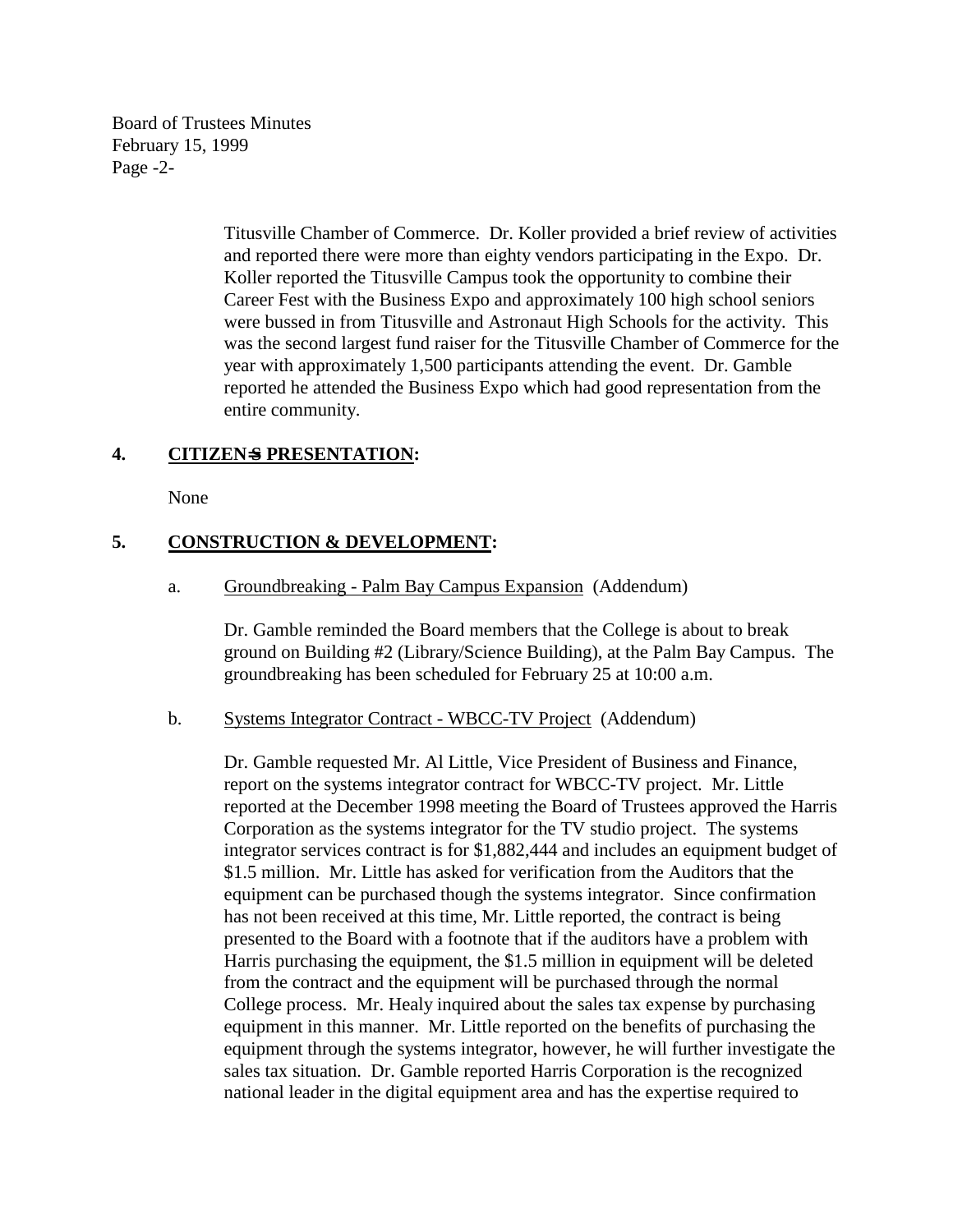Board of Trustees Minutes February 15, 1999 Page -3-

> make the digital TV station a success. Mr. Little recommended approval of the systems integrator contract with Harris Corporation pending the clarification of the equipment line item from the Auditors.

> > Mr. Johnson moved approval to accept the systems integrator contract with Harris Corporation pending clarification of the equipment line item purchase from the Auditor. Mr. Healy seconded the motion. All those voting in favor of the motion - Johnson, Healy, Morton; opposed none. Motion unanimously approved.

## c. Contract - BRPH Architect-Engineers, Inc. - Performing Arts Center Expansion Project - Melbourne Campus (Addendum)

Dr. Gamble asked Mr. Walt Gilfilen, Associate Vice President, Development Office, to report on the Performing Arts Center expansion project. Mr. Gilfilen reported the Executive Committee of the King Center Board met on February 10 and recommended contracting with Briel, Rhame, Poynter and Houser (BRPH) for the expansion project of the Performing Arts Center. Mr. Gilfilen reported the Board of Trustees identified BRPH Architect-Engineers, Inc. sometime ago for the initial expansion project at the King Center.

The proposed contract would mean a more up-to-date focus on two parts of the project. One part is the continuation of the planned expansion of the women=s restroom and lobby area which has been an area of substantial congestion during intermissions of performances at the Center. The second part is the expansion of the ticket booth area from the present location.

Mr. Gilfilen reviewed preliminary plans of the proposed expansion and reported the proposal from BRPH would include a lump sum to perform the architectural and engineering work for the women=s restroom and the ticket booth expansion. Mr. Gilfilen reported some of the members of the Performing Arts Center subcommittee have looked at the possibility of coming up with a project management construction contract, should this be the decision of the trustees, which would allow the College to buy or seek donations to help defray the construction costs. It is anticipated that construction could be completed during the summer of 1999.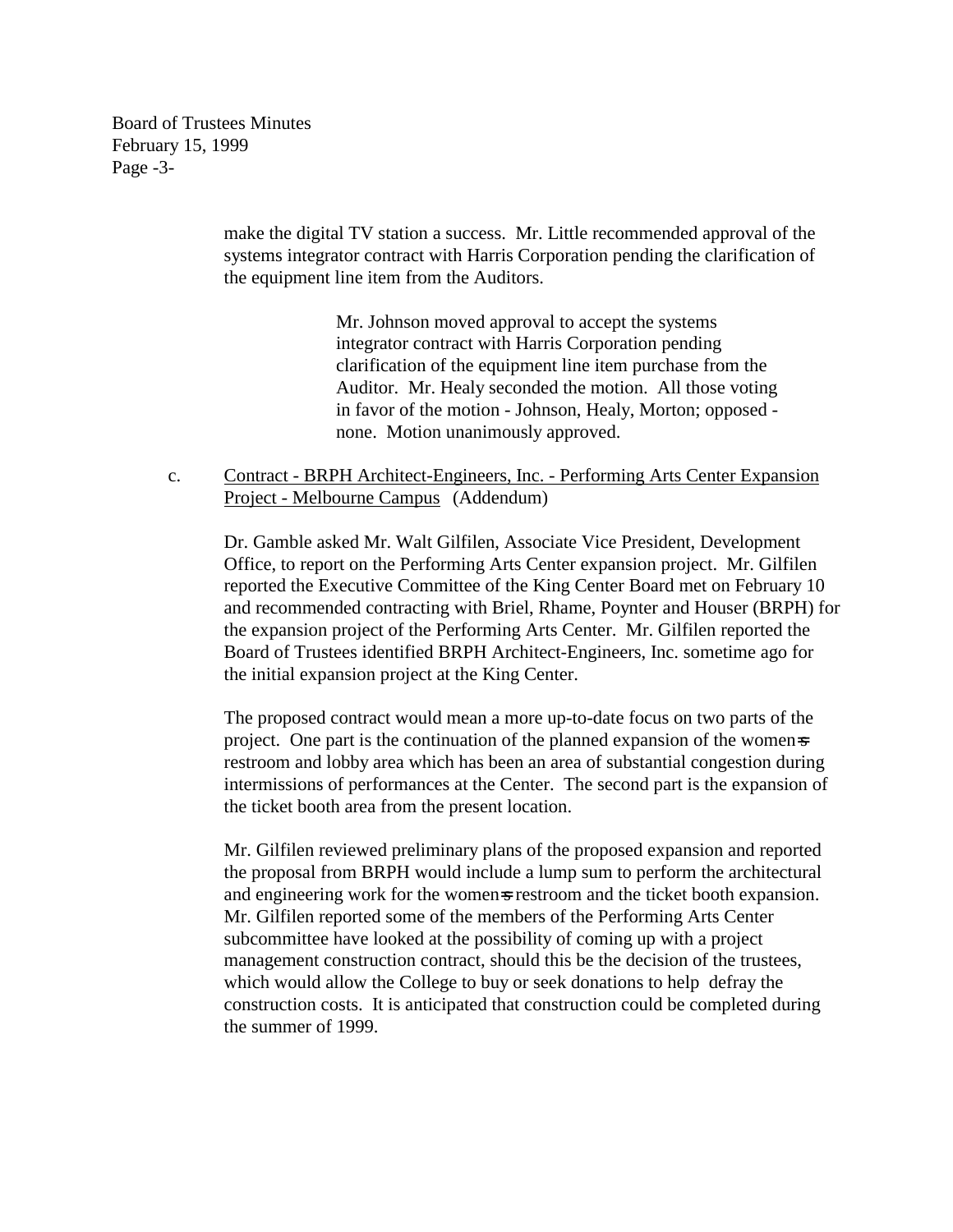Board of Trustees Minutes February 15, 1999 Page -4-

> Mr. Gilfilen reported there are enough funds to complete the expansion of the women=s restroom and the College will work on raising additional funds for the ticket booth expansion. Dr. Gamble reported he and Mr. Gilfilen plan to continue community contacts of those who have pledged interest in improving the King Center. He felt that sufficient funds can be raised to proceed with the improvements this summer. Dr. Gamble recommended approval of the contract with BRPH.

> > Mr. Healy moved approval of the College contract with BRPH. Mr. Johnson seconded the motion. All those voting in favor of the motion - Healy, Johnson, Morton; opposed - none. Motion unanimously approved.

#### **6. OLD BUSINESS:**

#### a. Report on Pending Legal Actions

Mr. Matheny updated the Board of Trustees on the title situation with the Palm Bay property under contract to be purchased by St. Johns River Water Management District. This morning St. Johns River Water Management District notified Mr. Matheny they have changed title companies to a company that will write the title insurance. The College is now down to two objections. One objection is an \$87,000 tap-on fee charged by the City of Palm Bay. The College takes the position that this is not a title impediment, but a cost to the developer not the College. The other situation is there are some outstanding mortgages revealed in the title commitment. Those mortgages were paid when the bond issue was made, therefore, the Atlantic Gulf attorney has assured Mr. Matheny they will work those out. In summary, the closing should be soon. The College had agreed to give the St. Johns River Water Management District a 25' drainage easement which they have relocated to the north end of the 11.4 acre parcel. In doing that, they have relocated it over a piece of land to which the title objection could not be removed and they take the position that will not imped the closing.

Mr. Healy asked about the stormwater suit with the City of Cocoa and the suit on the west coast of Florida which was settled and resolved the College=s situation. Mr. Matheny reported the St. Petersburg Junior College suit resulted in a ruling identical to BCC=s and indicated that the College was exempt from the payment of stormwater charges. That went up on appeal to the second District Court of Appeals who affirmed the trial court-s decision. The case went on to the Supreme Court of Florida who refused to take the case and in essence affirmed those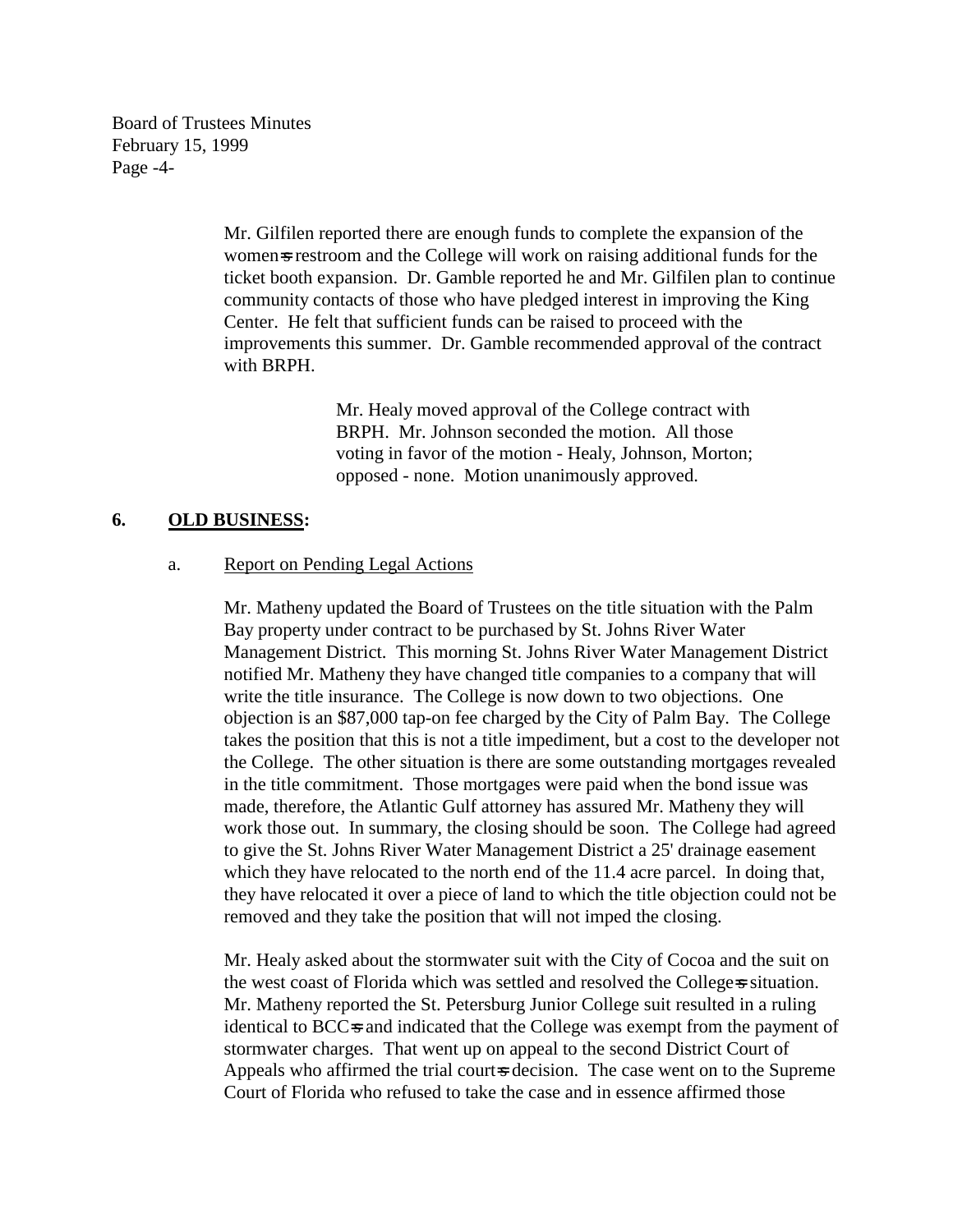Board of Trustees Minutes February 15, 1999 Page -5-

> decisions. BCC had a parallel case that it won at the trial level where the court ruled that the assessments were just that and the College was exempt from those. The appellate court reversed the trial court decision on the basis there was not enough evidence in the appellate court trial to make that determination. Therefore, the case has been returned to Brevard County for trial and the College is in the process of preparation.

b. Report on Midwest Research Institute

Dr. Gamble reported the Midwest Research Institute (MRI) Committee that was appointed by the Board has not had the opportunity to convene. Mr. Kirschenbaum is out of the country at this time; however, a meeting has been scheduled for next week and they will review the draft proposal for MRI that has been prepared by Akerman, Senterfitt, and Eidson, P.A. Dr. Gamble stated the suggestions and concerns expressed by Mr. Healy and Mr. Matheny will be addressed item by item. The proposal will then be forwarded to MRI and they will provide input. Dr. Gamble hoped to bring the final proposal to the Board for action at the March 15 Board of Trustees meeting.

## **7. NEW BUSINESS**:

### a. Purchasing Actions (Addendum)

### (1) #98-99-09 - Software for GIS Lab - Palm Bay Campus

Dr. Gamble asked Mr. Little to review the purchase of the software for the Geographic Information System (GIS) Lab at the Palm Bay Campus. Mr. Little reported Brevard Labs received PECO funding approximately three years ago to install a GIS Lab for this type of equipment. Environmental Systems Research Institute, Inc. is the prime supplier of GIS software and data and this software is compatible with the present products utilized at the GIS Lab. Dr. Gamble recommended approval of the sole source purchase of GIS software from Environmental Systems Research Institute, Inc. in the amount of \$21,890.00.

> Mr. Johnson moved approval of the sole source bid award to Environmental Systems Research Institute, Inc. in the amount of \$21,890.00. Mr. Healy seconded the motion. All those voting in favor of the motion - Healy, Johnson, Morton; opposed - none. Motion unanimously approved.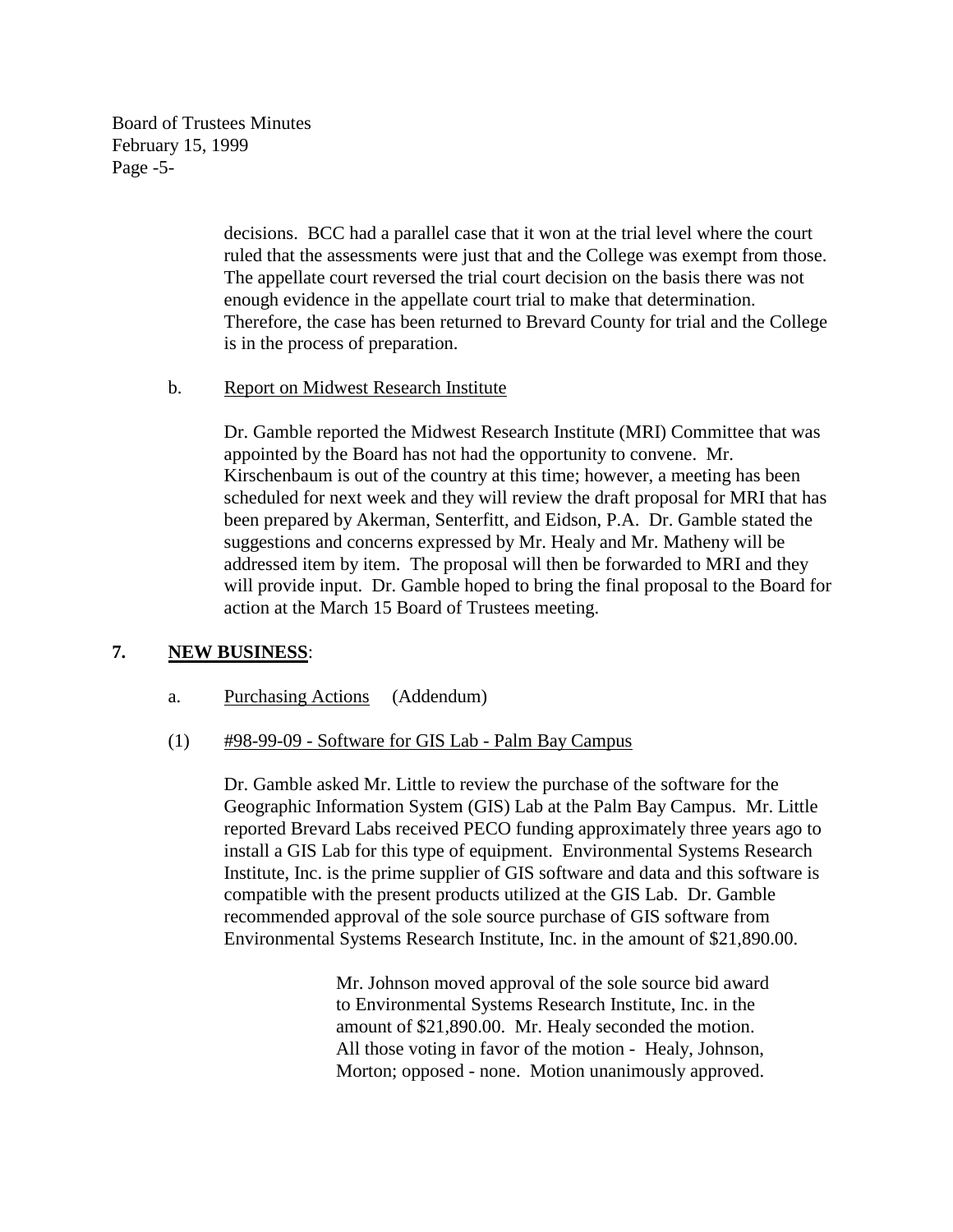Board of Trustees Minutes February 15, 1999 Page -6-

#### b. Personnel Actions (Addendum)

Dr. Gamble asked Mr. Lawton to review the Personnel Actions. Mr. Lawton reported salary increases include increases for grounds keepers, custodians and security guards which resulted from a recent analysis of hourly pay for the parttime employees in those categories. Mr. Lawton reported there is a tentative contract with the former Cleanroom Director to work with the College on a consulting basis. The technician currently there will remain at the Cleanroom at this time. Dr. Gamble recommended approval of the routine Personnel Actions.

> Mr. Healy moved approval of the routine Personnel Actions. Mr. Johnson seconded the motion. All those voting in favor of the motion - Healy, Johnson, Morton; opposed - none. Motion unanimously approved.

#### c. Report of the Presidential Search (Addendum)

Mr. Lawton reported the State Board of Community Colleges (SBCC) requires that the Chairman of the Board submit to the SBCC a report indicating the College complied with the guidelines and directives regarding the presidential selection process. Mr. Lawton briefly reviewed the report and expressed appreciation to Ms. Joni Oglesby, Employee Relations Specialist, for her work in the preparation of the report.

> Mr. Healy moved approval of the report of the Presidential Search. Mr. Johnson seconded the motion. All those voting in favor of the motion - Healy, Johnson, Morton; opposed - none. Motion unanimously approved.

d. Approval of the 1999-2000 College Catalog (Addendum)

Mr. Little reported the College is going to press for the catalog for the 1999-2000 year and due to the time constraints he had worked up a 6.7% increase in the College tuition rate. The fees cannot be brought to the Board for approval, however, as the legislature has not actually given the College the official range. A disclaimer will be added to the catalog that the fees are subject to change as approved by the Board of Trustees and the assessed fees will be in line with regulations as approved by the Florida legislature. This action will enable the 1999-2000 College catalog to provide accurate information to students. Dr. Gamble reported the amount of fees charged in Florida are at the low end of fees charged nationally at community colleges and the proposed figures will still be at the bottom of the fee structure across the country.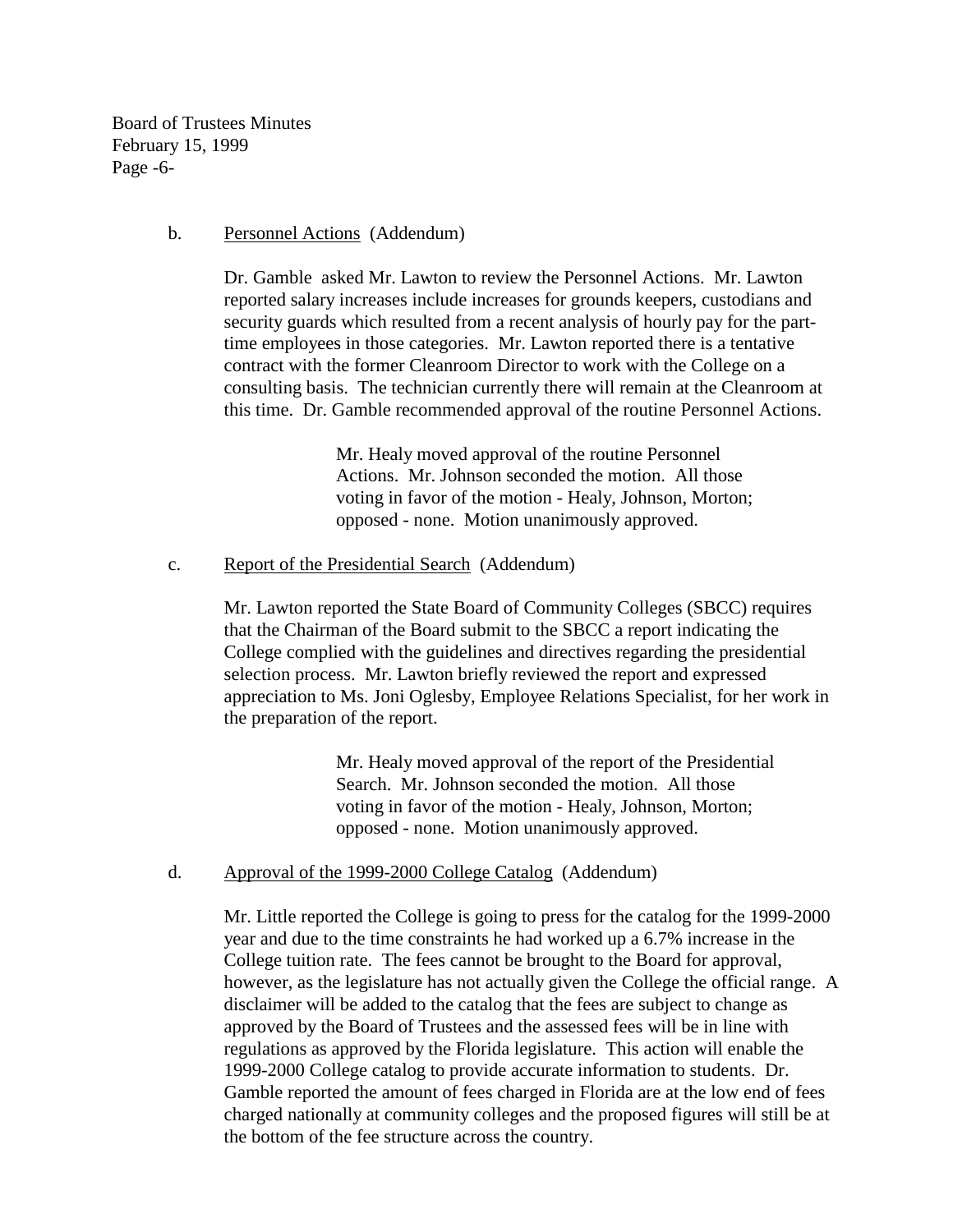Board of Trustees Minutes February 15, 1999 Page -7-

> Dr. Kaliszeski reported a draft of the College catalog for 1999-2000 was provided to the Board in final form with the exception of a few changes. He pointed out that by approving the catalog, the Board is also approving the calendar. The catalog is scheduled to go to the printer March 1. Dr. Gamble recommended approval of the 1999-2000 College Catalog.

> > Mr. Johnson moved approval of the 1999-2000 College Catalog. Mr. Healy seconded the motion. All those voting in favor of the motion - Johnson, Healy, Morton; opposed none. Motion unanimously approved.

## e. Florida Association of Community Colleges Trustee Legislative Workshop

Dr. Gamble reported the Florida Association of Community Colleges Trustee Legislative Workshop and Legislative Days are scheduled in Tallahassee April 12 and 13. Dr. Gamble reported that he, along with Mr. Morton, plan to attend. Dr. Gamble encouraged Board members to participate in this event as it is a good opportunity to determine what is going on relative to legislation that might affect the community colleges.

## **8. FINANCIAL ACTIONS:**

# a. Acknowledgment - Monthly Budget Summary - January 1999 (Addendum)

Mr. Little reported the Monthly Budget Summary was presented for the Board-s information and acceptance. He stated the budget continues to look solid. He will probably be bringing a budget amendment next month for the Board=s approval.

## b. College Membership - Continuous Quality Improvement Network (CQIN)

Dr. Gamble requested Board approval for the College to become a member of the Continuous Quality Improvement Network which is a national organization of approximately 30-40 community colleges across the country who are involved in looking at transformational leadership and organizational matters, as well as continuous quality improvement. Dr. Gamble reported he has been associated with this organization for approximately four years and has found it to be a very productive organization. Dr. Gamble further reported on the upcoming activities of the CQIN. Dr. Gamble recommended approval of membership with CQIN.

## Board of Trustees Minutes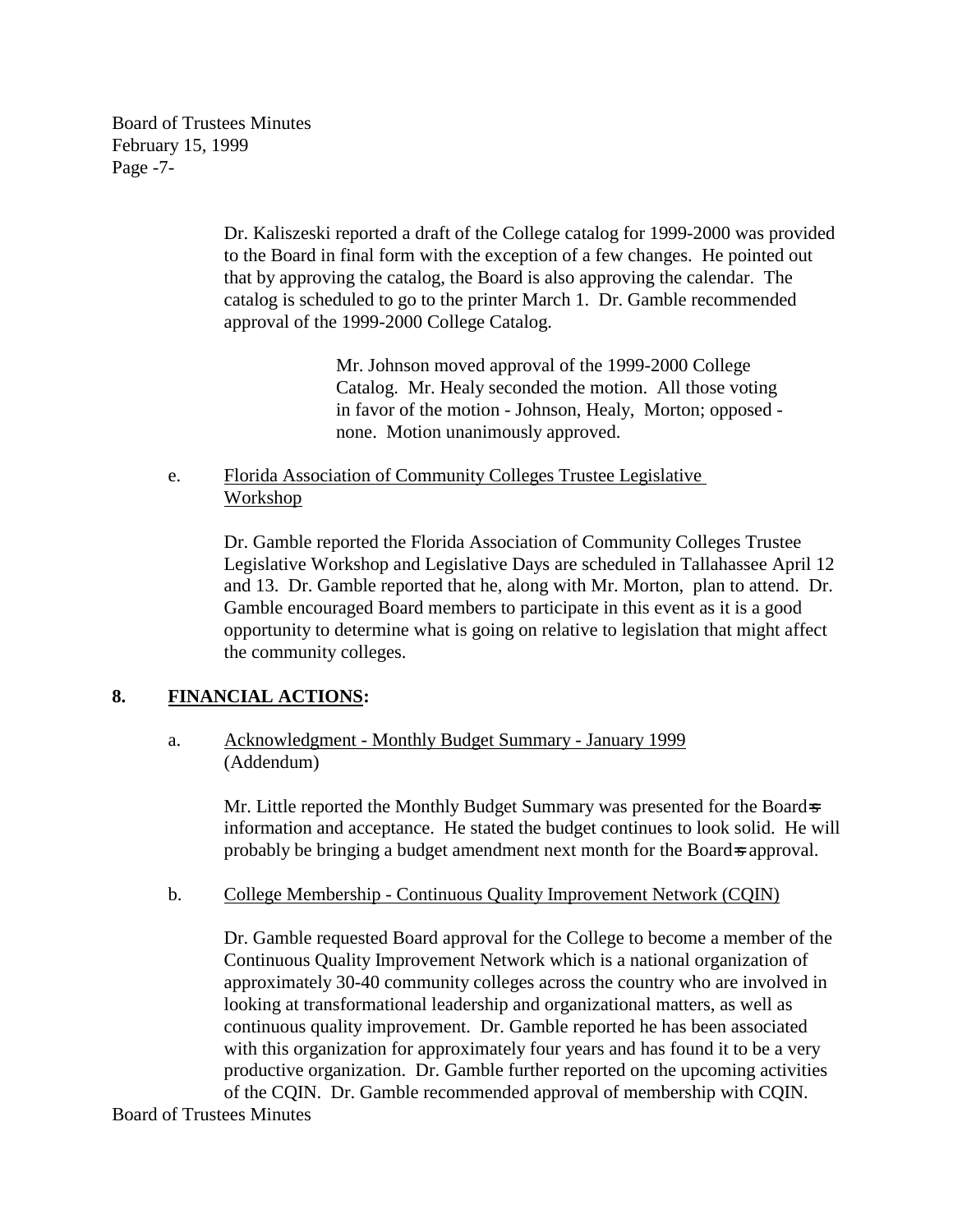February 15, 1999 Page -8-

> Mr. Johnson moved approval of membership with CQIN. Mr. Healy seconded the motion. All those voting in favor of the motion - Johnson, Healy, Morton; opposed - none. Motion unanimously approved.

Dr. Gamble reported he had asked Mr. Raphael to provide him with a summary of memberships for the College. He will be reviewing memberships on an institutional and departmental basis.

## **9. REPORT OF THE DISTRICT PRESIDENT:**

#### a. Governor-s Proposal

Dr. Gamble reported a summary of the Governor-s proposal for the community college budget was received for the next fiscal year and proposes a 5.51% increase in funds for the community colleges.

### b. Announcement

An announcement went out this week relative to the appointment of the new president at Brevard Community College to the presidents of the colleges and universities in the State of Florida and others around the country.

### c. Association of Community College Trustees Seminar

Dr. Gamble reported later this week he will be leaving to attend the Association of Community College Trustees seminar in Washington, DC that has focused on national legislation as it relates to the community colleges. He will be visiting with delegates relative to issues that are important to Brevard Community College. In addition, he will be bringing back information on where the federal government appears to be heading relative to funding. Dr. Gamble felt this is an important function and encouraged the Board of Trustees, if their schedules would permit, to go to Washington and meet with their colleagues especially as it relates to federal legislation and its impact on community colleges.

## d. Editorial - Florida Today and Other Items

Dr. Gamble brought to the Board-s attention an editorial that appeared in the Florida Today which was an interview with the president by the editorial board.